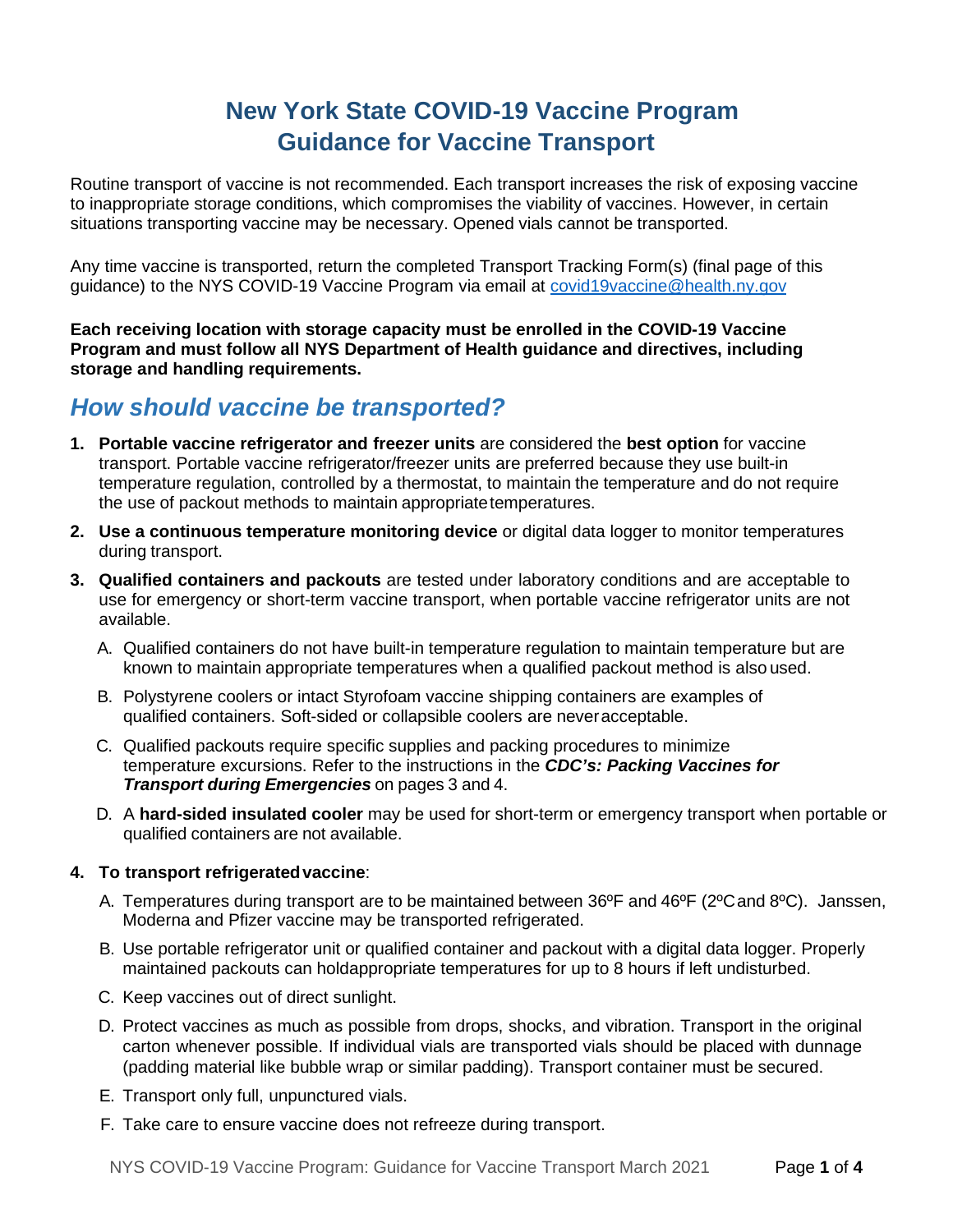G. Include hours used for transport when calculating the beyond use date (BUD) for vaccines. For more information and sample BUD tracking labels, see [https://www.cdc.gov/vaccines/covid-19/info-by](https://www.cdc.gov/vaccines/covid-19/info-by-product/moderna/downloads/bud-tracking-labels.pdf)[product/moderna/downloads/bud-tracking-labels.pdf](https://www.cdc.gov/vaccines/covid-19/info-by-product/moderna/downloads/bud-tracking-labels.pdf) and [https://www.cdc.gov/vaccines/covid-19/info](https://www.cdc.gov/vaccines/covid-19/info-by-product/pfizer/downloads/bud-tracking-labels.pdf)[by-product/pfizer/downloads/bud-tracking-labels.pdf](https://www.cdc.gov/vaccines/covid-19/info-by-product/pfizer/downloads/bud-tracking-labels.pdf)

## **5. To transport frozenvaccine**:

- A. As of March 2021, the Moderna vaccine and the Pfizer vaccine may be stored or transported in a frozen state (-25°C to -15°C or -13°F to 5°F). Frozen transport is preferred, if Moderna or individual vials of Pfizer vaccine must be transported and have not been thawed.
- B. Use a portable freezer unit or qualified container and packout and a digital data logger acceptable for frozen temperatures.
- C. Immediately upon arrival at the destination, unpack the vaccines and place them in a freezer or refrigerator at an acceptable temperature range.
- D. If individual vials of Pfizer are transported frozen, any hours used for transport count against the 2-week limit for storage at -25° C to -15° C. Frozen vials transported at -25° C to -15° C may be returned one time to the recommended storage condition of -80° C to -60° C.
- E. Never transport or store Moderna vaccine on dry ice or below -40°C (40°F).
- F. Keep vials out of direct sunlight.
- G. **If frozen vaccine begins to thaw during transport, store in a refrigerator at receiving location. Do NOT refreeze vaccine that has started to thaw.**

## **6. To transport ultra-frozenvaccine**:

- A. As of February 2021, the Pfizer vaccine is the only COVID vaccine that can be stored or transported in an ultra-frozen state (-80°C to -60°C or -112°F to -76°F).
- B. Use the original thermal shipping container with dry ice or aportable ultra-cold freezer that can maintain a temperature of -80°C.
- C. **Transport only full trays of vaccine**; partial trays or individual vials must be transported at -25° C to -15° C unless already thawed, which requires refrigerated transport. Partially used vials cannot be transferred between providers under any circumstances.
- D. Keep tray(s) in original packaging to protect vaccine from light.
- E. Do not open trays or remove any vials until ready to thaw.
- F. Place trays in ultra-cold storage within five minutesof unpacking.
- G. Once Pfizer COVID-19 vaccine is removed from ultra-cold storage, it must be used within 120 hours (5 days).
- H. Never refreeze thawed vaccine.

If temperature goes above or below the appropriate range during transport, report as soon as vaccine arrives at the receiving location by emailing [vaccinetempexcursion@health.ny.gov.](mailto:vaccinetempexcursion@health.ny.gov)

## **Resources**

Centers for Disease Control (CDC), Packing Vaccines for Transport during Emergencies, <http://www.cdc.gov/vaccines/recs/storage/downloads/emergency-transport.pdf>

Centers for Disease Control (CDC), Vaccine Storage and Handling Toolkit, <https://www.cdc.gov/vaccines/hcp/admin/storage/toolkit/storage-handling-toolkit.pdf> pages 21-24 and 49-62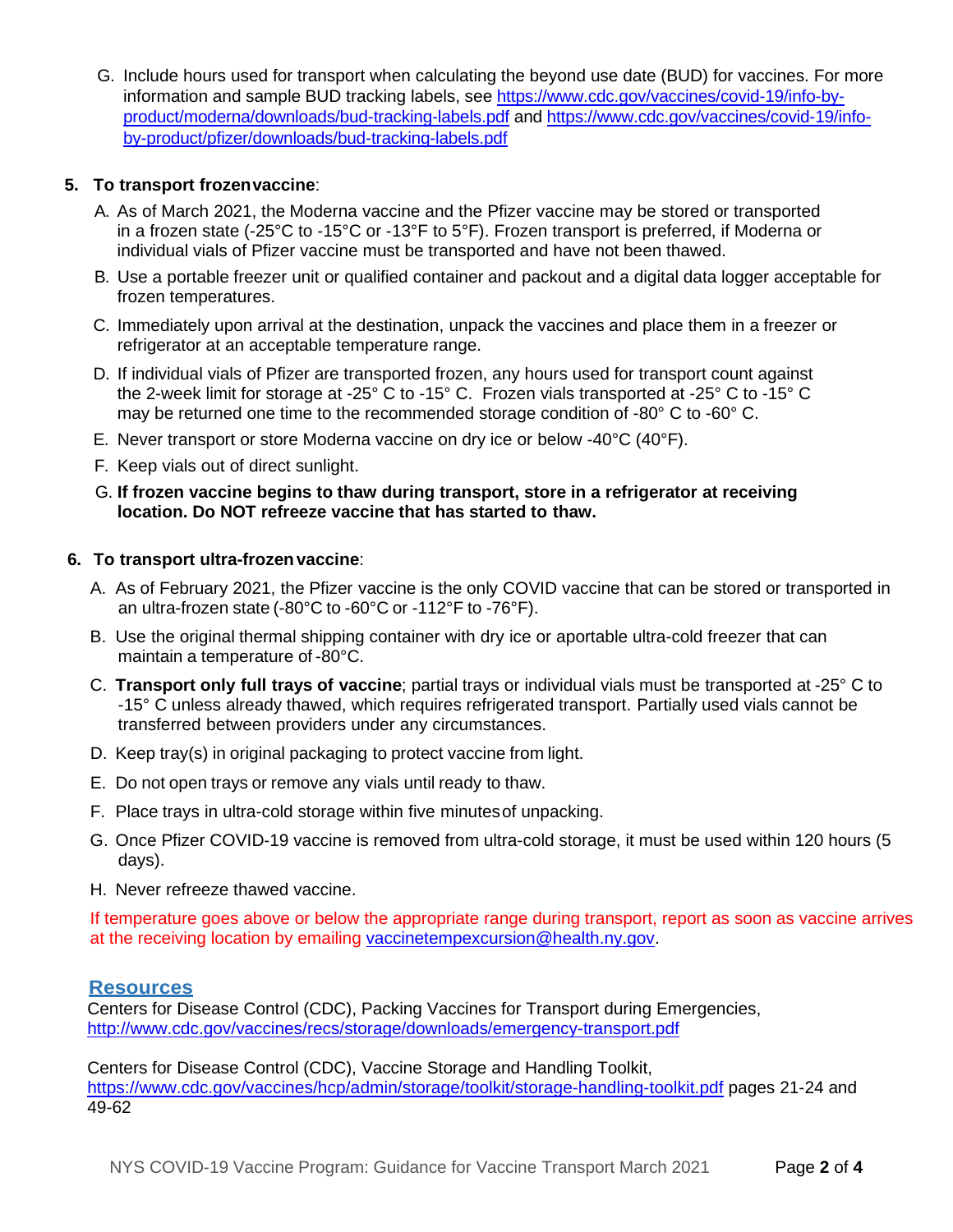# Packing Vaccines for Transport during Emergencies

#### Be ready BEFORE the emergency

Equipment failures, power outages, natural disasters-these and other emergency situations can compromise vaccine storage conditions and damage your vaccine supply. It's critical to have an up-to-date emergency plan with steps you should take to protect your vaccine. In any emergency event, activate your emergency plan immediately, and if you can do so safely, follow the emergency packing procedures for refrigerated vaccines.

## **Gather the Supplies**



1





#### Hard-sided coolers or Styrofoam™ vaccine shipping containers

- Coolers should be large enough for your location's typical supply of refrigerated vaccines.
- Can use original shipping boxes from manufacturers if available.
- Do NOT use soft-sided collapsible coolers.

#### Conditioned frozen water bottles

- Use 16.9 oz. bottles for medium/large coolers or 8 oz. bottles for small coolers (enough for 2 layers inside cooler).
- Do NOT reuse coolant packs from original vaccine shipping container, as they increase risk of freezing vaccines.
- Freeze water bottles (can help regulate the temperature in your freezer).
- Before use, you must condition the frozen water bottles. Put them in a sink filled with several inches of cool or lukewarm water until you see a layer of water forming near the surface of bottle. The bottle is properly conditioned if ice block inside spins freely when rotated in your hand.

#### Insulating material  $-$  You will need two of each layer

- · Insulating cushioning material Bubble wrap, packing foam, or Styrofoam™ for a layer above and below the vaccines, at least 1 in thick. Make sure it covers the cardboard completely. Do NOT use packing peanuts or other loose material that might shift during transport.
- Corrugated cardboard Two pieces cut to fit interior dimensions of cooler(s) to be placed between insulating cushioning material and conditioned frozen water bottles.



Temperature monitoring device - Digital data logger (DDL) with buffered probe. Accuracy of +/-1°F (+/-0.5°C) with a current and valid certificate of calibration testing. Pre-chill buffered probe for at least 5 hours in refrigerator. Temperature monitoring device currently stored in refrigerator can be used, as long as there is a device to measure temperatures for any remaining vaccines.

Why do you need cardboard, bubble wrap, and conditioned frozen water bottles? Conditioned frozen water bottles and corrugated cardboard used along with one inch of insulating material such as bubble wrap keeps refrigerated vaccines at the right temperature and prevents them from freezing. Reusing vaccine coolant packs from original vaccine shipping containers can freeze and damage refrigerated vaccines.



**U.S. Department of Health and Human Services Centers for Disease Control and Prevention** 

**Distributed by** 

Visit www.ede.gov/vaecines/SandH for more information, or your state health department.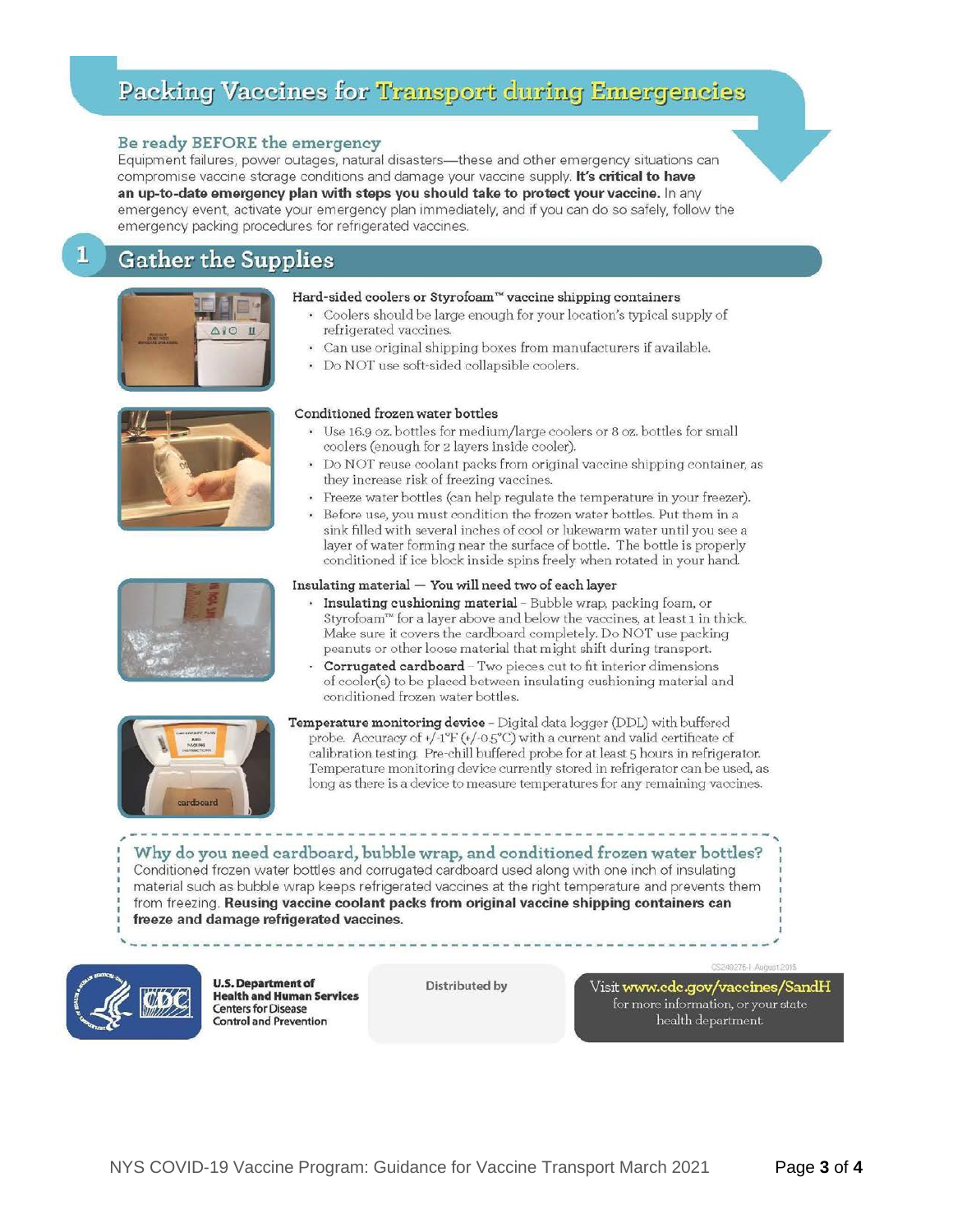# Packing Vaccines for Transport during Emergencies

# **Pack for Transport**

 $\overline{2}$ 

## Conditioning frozen water bottles

- Put frozen water bottles in sink filled with several inches of cool or lukewarm water or under running tap water until you see a layer of water forming near surface of bottle.
- · The bottle is properly conditioned if ice block inside spins freely when rotated in your hand.
- If ice "sticks," put bottle back in water for another minute.
- · Dry each bottle.
- Line the bottom and top of cooler with a single layer of conditioned water bottles.
- Do NOT reuse coolant packs from original vaccine shipping container.



# **Arrive at Destination**

Before opening cooler - Record date, time, temperature, and your initials on vaccine temperature log. Storage - Transfer boxes of vaccines quickly to storage refrigerator.

Troubleshooting - If there has been a temperature excursion, contact vaccine manufacturer(s) and/or your immunization program before using vaccines. Label vaccines "Do Not Use" and store at appropriate temperatures until a determination can be made.